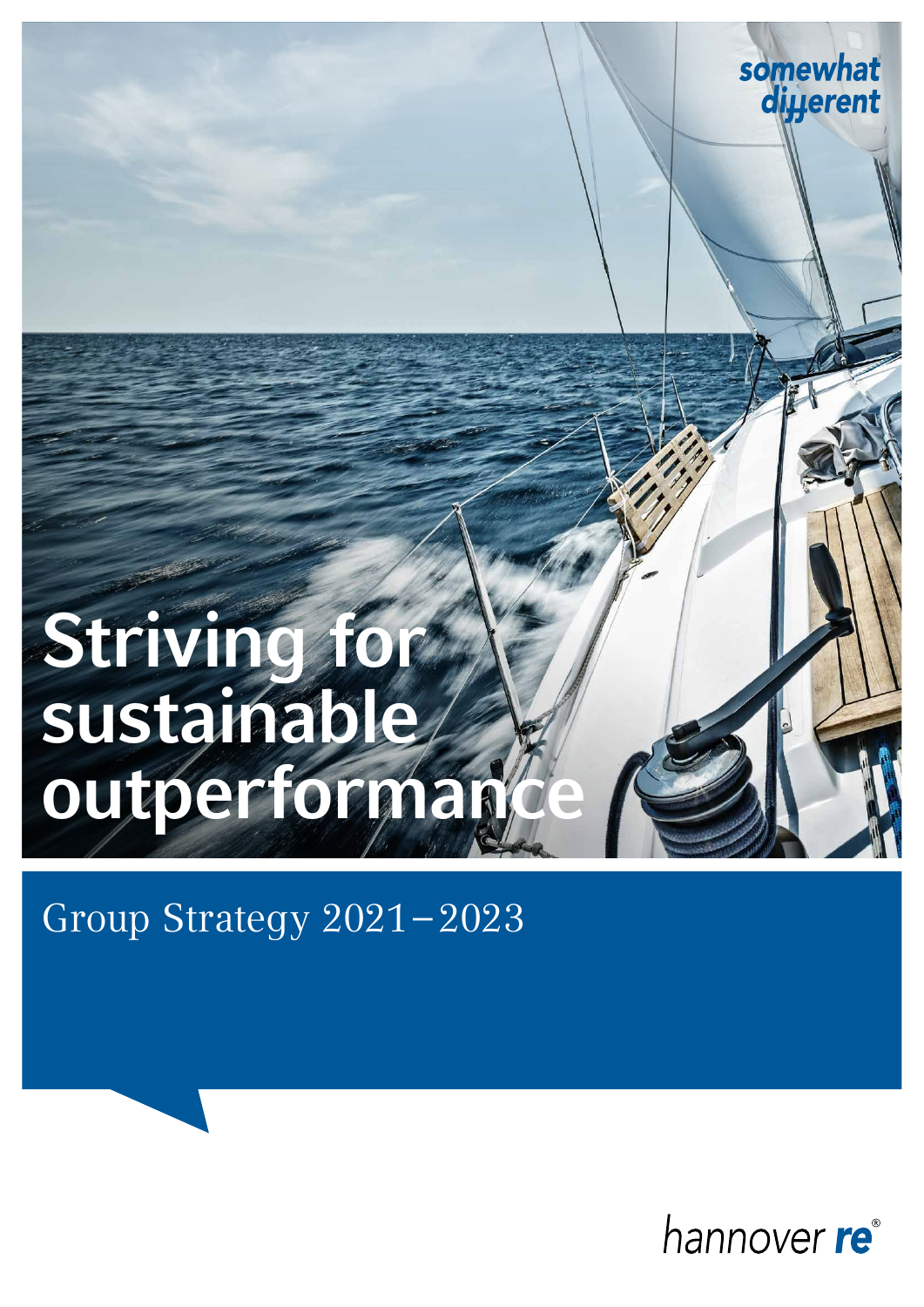#### Our claim

### "somewhat different"

#### Our purpose

### "Beyond risk sharing – we team up to create opportunities"

We were founded in 1966 as an in-house reinsurer. For over fifty years, we have proved ourselves every day and have grown into a company with the financial strength of a major player whilst maintaining the flexibility of a boutique one.

We are highly professional, pragmatic and focused on our business. All our people count.

At Hannover Re, we operate at the speed of trust. We actively listen when our clients need us. We're there to help, committed to excellence. Fast in our decision-making, we are well prepared to service our clients' varying needs and offer execution certainty.

We make sure to keep abreast of the times, guided by our purpose, which reflects our Raison d'Être, defines what gives us energy and indicates how we conduct our business. We want to enable the ultimately insured to mitigate potential severe losses and help rebuild and recover. In addition, we promise to work in concert with our business partners and our shareholders to do more than just preserve the status quo.

We team up to go the extra mile. Beyond risk sharing.

We are somewhat different.

Every day.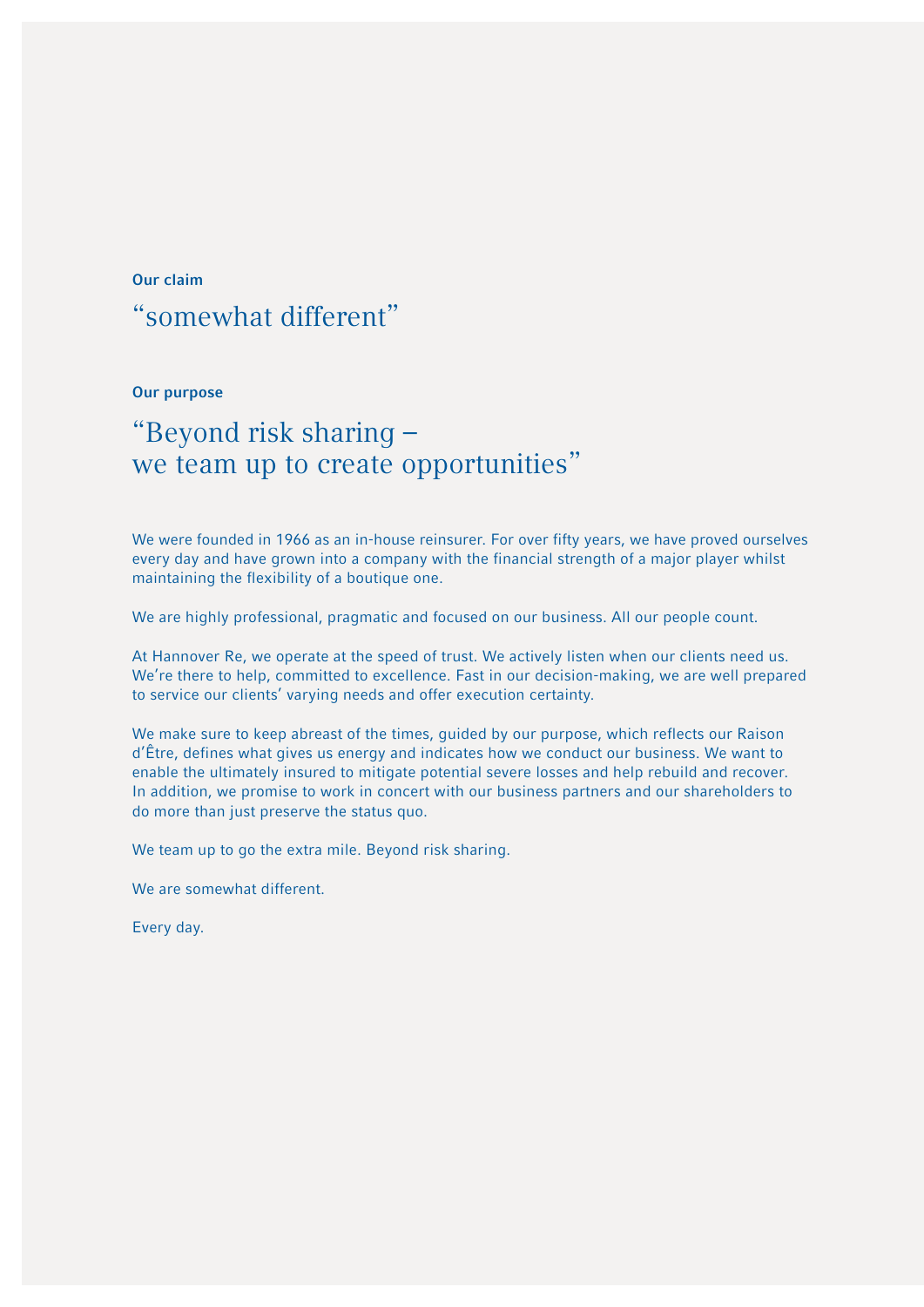# Our strategy

| <b>Foreword</b>                                         | 4  |
|---------------------------------------------------------|----|
| <b>Our vision</b>                                       |    |
| Striving for sustainable outperformance                 | 6  |
| <b>Performance drivers</b>                              |    |
| Preferred business partner                              | 11 |
| Innovation catalyst                                     | 12 |
| Earnings growth                                         | 13 |
| <b>Performance enablers</b>                             |    |
| <b>Empowered people</b>                                 | 15 |
| Lean operating model                                    | 16 |
| Effective capital management                            | 17 |
| <b>Sound foundations</b>                                |    |
| Strong governance and risk management                   | 18 |
| Embedded compliance and corporate social responsibility | 19 |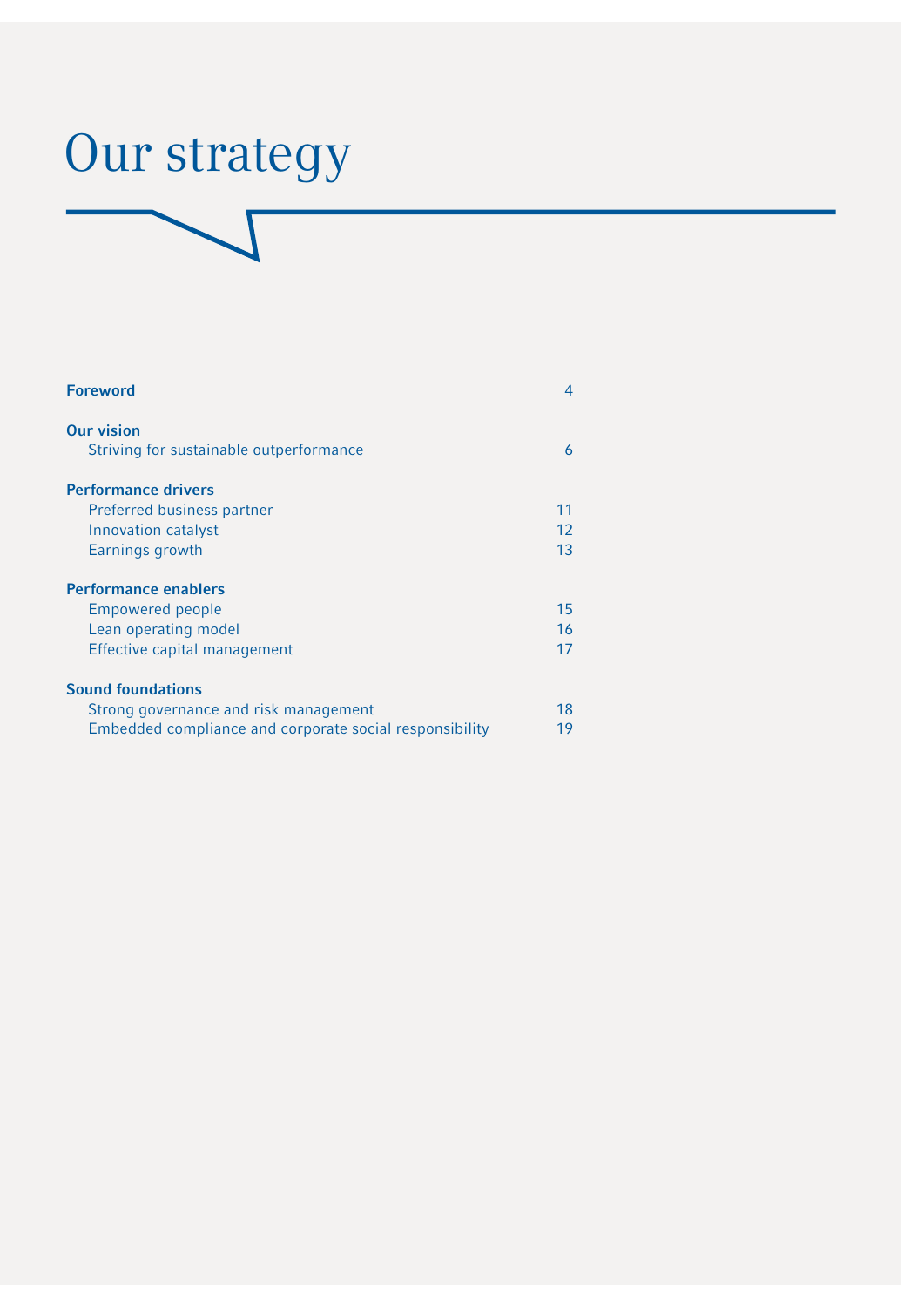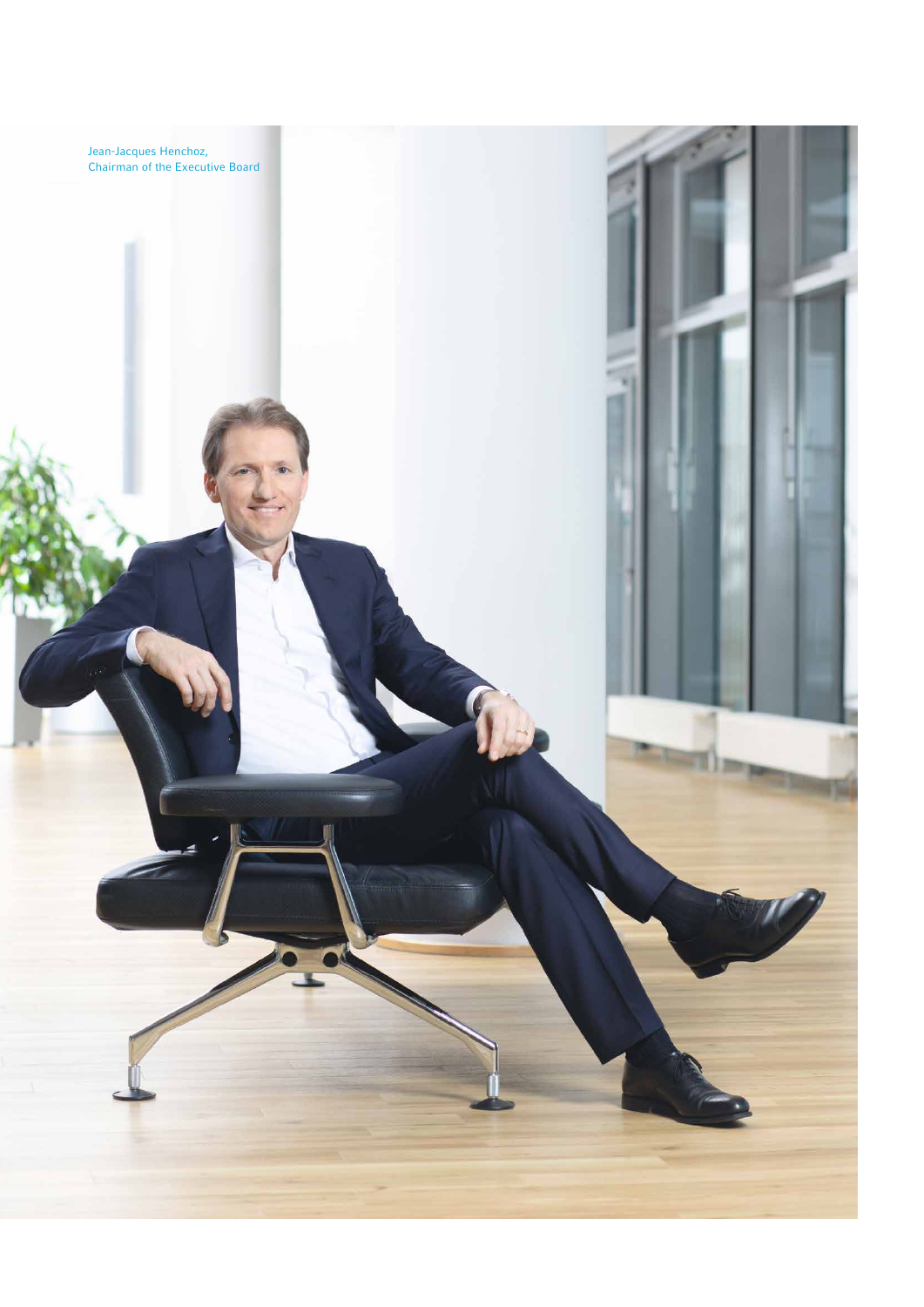### Ladies and Gentlemen,

It is Hannover Re's long-standing practice to revise our strategy every three years to ensure an extraordinary success journey. I am delighted to present you here the new strategy for the 2021–2023 cycle.

Our last strategy period has witnessed enormous challenges, marked not only by the Covid-19 pandemic, but also the demanding conditions on the international markets all the way along. In the midst of these adversities, we remained committed with unremitting efforts to all our stakeholders.

Guided by the vision "creating value through reinsurance" of the previous cycle, we managed to achieve our strategic targets between 2018 and 2020 and outperformed the industry. The key strengths that kept our position of excellence lie in our underwriting discipline, client partnerships, lean operating model and our highly efficient capital management approach.

Our strong underwriting culture and our ability to create value for clients allowed us to grow the business profitably, demonstrated by the outstanding premium and earnings growth. Additionally, our efficient risk and capital management secured low cost of capital and a high return on equity. Moreover, our lean operating model combined with our robust financial power are the competitive advantages safeguarding our prosperity even over unfavourable market phases.

Building on these core strengths, as well as on the experience collected from previous cycles and our analysis of the market environment, we have developed our new strategy with the vision "striving for sustainable outperformance".

Our future success will be based on our major strengths and supplemented by four strategic initiatives aimed at strengthening our future-readiness. We want to reinforce our status in the reinsurance market as a preferred business partner and an innovation catalyst, with a special focus on client centricity and digital partnerships. Besides, we see particularly promising opportunities in the fast-growing Asia-Pacific (APAC) region, and adapt our flexible organisational set-up correspondingly. We will also carry out a comprehensive talent management programme to attract and retain a strong and dedicated workforce. Lastly, the whole blueprint is based on the sound foundations constituted by our strong governance and risk management as well as compliance and corporate social responsibility.

The above-mentioned topics will be elaborated in the Group strategy map we prepared to define our strategic priorities, their roles and interconnection.

The Covid-19 pandemic, climate change, the competitive (re)insurance market, geopolitical factors as well as technical and societal changes bring continuous uncertainty. What remains invariable is our commitment to our strategy and to our purpose and values. I am truly proud of the sense of responsibility, the we-spirit and the drive of our employees shown in the way they respond to changes. They live up to our purpose: "Beyond risk sharing – we team up to create opportunities."

Lastly, on behalf of our colleagues worldwide, I would like to extend our sincere gratitude to our clients, business partners and shareholders for their trust over the years in Hannover Re and in our endeavour to achieve sustainable outperformance going forward.

Sincerely,

Jean-Jacques Henchoz Chairman of the Executive Board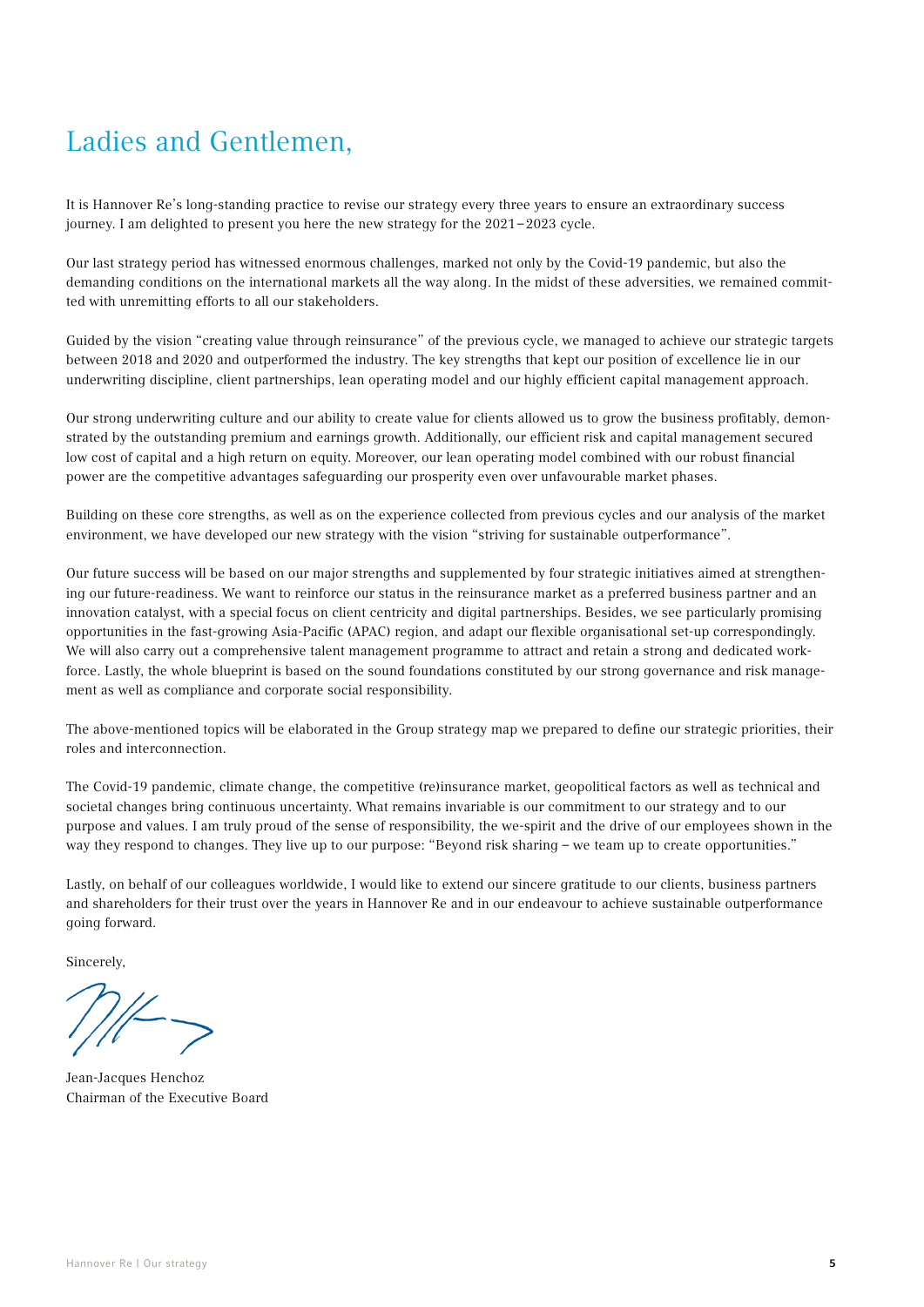Our vision

## Striving for sustainable outperformance

We transact reinsurance in the business groups Property & Casualty and Life & Health. We assume risks in all lines of business and in all geographical regions, where the business fulfils our margin requirements and is streamlined with environmental, social, governance (ESG) criteria, sanctions and general rules of compliance.

And we continue to expand our position sustainably as one of the leading, most profitable reinsurance groups operating worldwide.

### Our Group strategy map

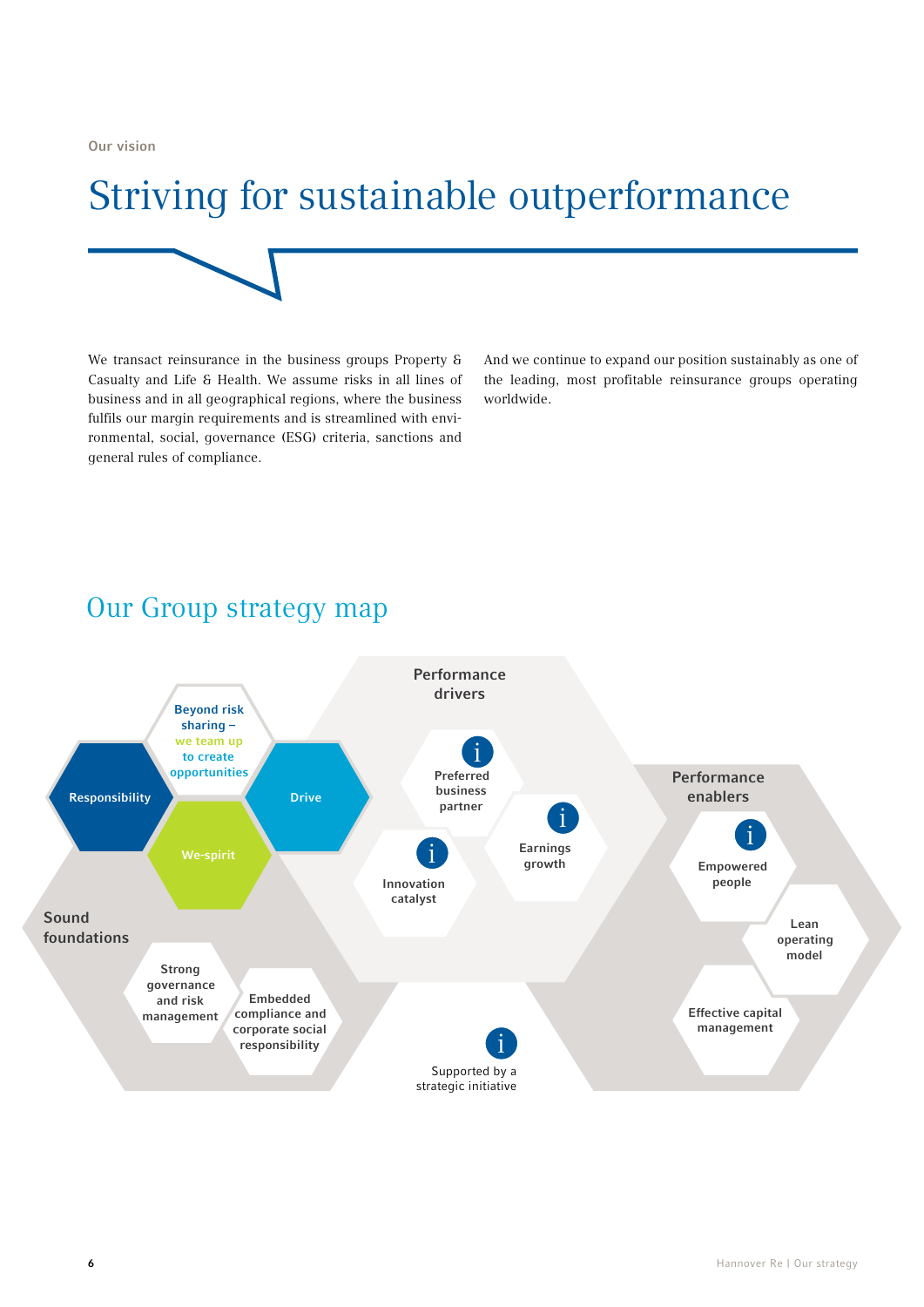Our present strategy derives from the overarching purpose and values. The purpose explains the meaning of our existence: "Beyond risk sharing – we team up to create opportunities." Our values, composed of responsibility, we-spirit and drive, state the way we do business and reflect the core success factors of our "somewhat different" company culture.

Our successful business model and the former ten strategic principles have found their way onto the strategy map. In the course of "striving for sustainable outperformance", we have defined governance, risk management, compliance and corporate social responsibility as the foundations to pursue our business growth as a trusted global reinsurance partner.

The performance drivers seek to build on our proven strengths and address the global trends impacting the insurance and reinsurance industry. In order to achieve outperformance in an ever-changing environment, we strive to be the preferred business partner for our clients, seize earnings growth in the most promising areas and foster innovation in the (re)insurance markets.

The fields we define as performance enablers – empowered people, lean operating model, and effective capital management – have proven essential for outperforming the industry over the last decade. They have made us strong right from the beginning and are at the core of our "somewhat different" approach.

The interaction of sound foundations, performance drivers and performance enablers will help us achieve our strategic goals and in turn bring our purpose and values into all our activities.

In the meantime, we have reached a size where a more systematic global approach is required to leverage synergies throughout the Group. This is why we have also defined four strategic initiatives which accentuate the areas we believe to be of particular importance, and on which we will work intensely over the entire strategic cycle.

The Client Excellence strategic initiative seeks leadership in client centricity and aims to broaden our client relationships by raising them to a strategic level. With the Asia-Pacific Growth initiative we are teaming up with our customers to create joint opportunities in the world's fastest growing economic region. In the framework of Innovation & Digital Strategy, we focus on digital partnerships as well as on our role in assisting clients in their digital transformation. And all these efforts would be futile without the Talent Management initiative – hiring and retaining engaged and high-performing employees are absolutely crucial for the company's future.

We are convinced that the approach to our strategy work outlined above will enable us to live up to our ambition: to outperform the reinsurance market and to be a top-tier market leader in profitability, earnings growth and cost efficiency.

Our financial targets for the strategy cycle 2021–2023: we expect to achieve a return on equity after tax of 900 basis points (bps) above the five-year average return of ten-year German government bonds. As far as the solvency ratio is concerned, we continue to anticipate a level in excess of our minimum 200% target. Regarding the average annual growth of gross premium, we are looking to reach at least 5% for Property & Casualty and no less than 3% for Life & Health. We expect both business groups to deliver operating profit (EBIT) growth of at least 5% per year on average. Meanwhile, Property & Casualty aims for a combined ratio of no more than 96%. The value of new business for Life & Health should exceed the minimum target of EUR 250 million. With regard to the excess return on allocated economic capital (xRoCA), it remains our expectation that a minimum xRoCA of 2% will be generated for both business groups.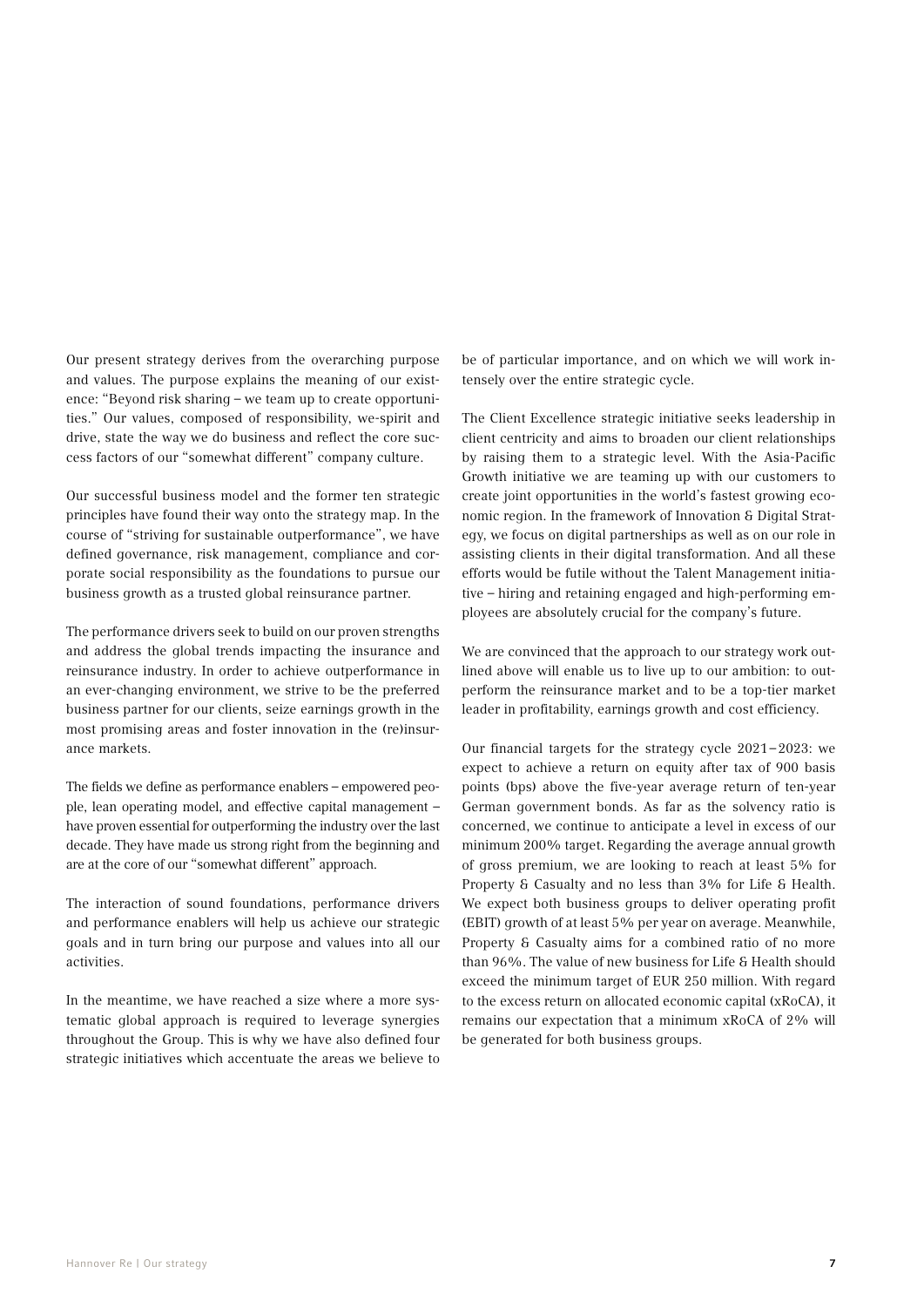### Target Matrix Strategy cycle 2021–2023

| Business group                  | Key data                                 | <b>Strategic targets</b> |
|---------------------------------|------------------------------------------|--------------------------|
| Group                           | Return on equity <sup>1</sup>            | 900 bps above risk-free  |
|                                 | Solvency ratio <sup>2</sup>              | $\geq 200\%$             |
| Property & Casualty reinsurance | Gross premium growth <sup>3</sup>        | $\geq 5\%$               |
|                                 | EBIT growth <sup>4</sup>                 | $\geq 5\%$               |
|                                 | Combined ratio                           | $\leq 96\%$              |
|                                 | xRoCA <sup>5</sup>                       | $\geq 2\%$               |
| Life & Health reinsurance       | Gross premium growth $3$                 | $\geq 3\%$               |
|                                 | EBIT growth <sup>4</sup>                 | $\geq 5\%$               |
|                                 | Value of New Business (VNB) <sup>6</sup> | $\ge$ EUR 250 million    |
|                                 | xRoCA <sup>5</sup>                       | $\geq 2\%$               |

<sup>1</sup> After tax; risk-free: five-year average return of ten-year German government bonds

<sup>2</sup> According to our internal capital model and Solvency II requirements

<sup>3</sup> Average annual growth at constant exchange rates

<sup>4</sup> Average annual growth; based on normalised EBIT 2020

<sup>5</sup> Excess return (one-year economic profit in excess of the cost of capital) on allocated economic capital

<sup>6</sup> Based on Solvency II principles; pre-tax reporting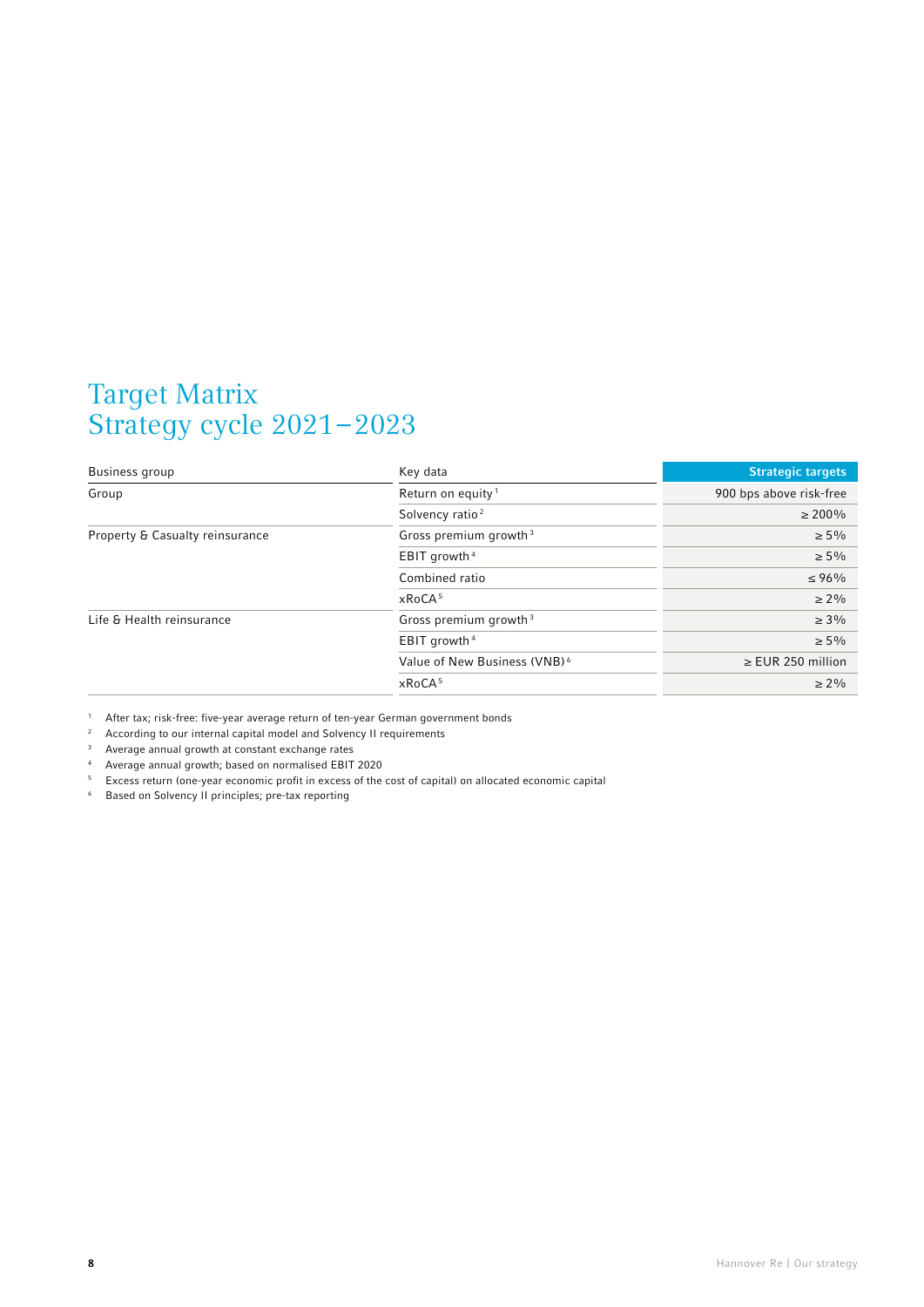"The key strengths that kept our position of excellence lie in our underwriting discipline, client partnerships, lean operating model and our highly efficient capital management approach."

> Jean-Jacques Henchoz, Chairman of the Executive Board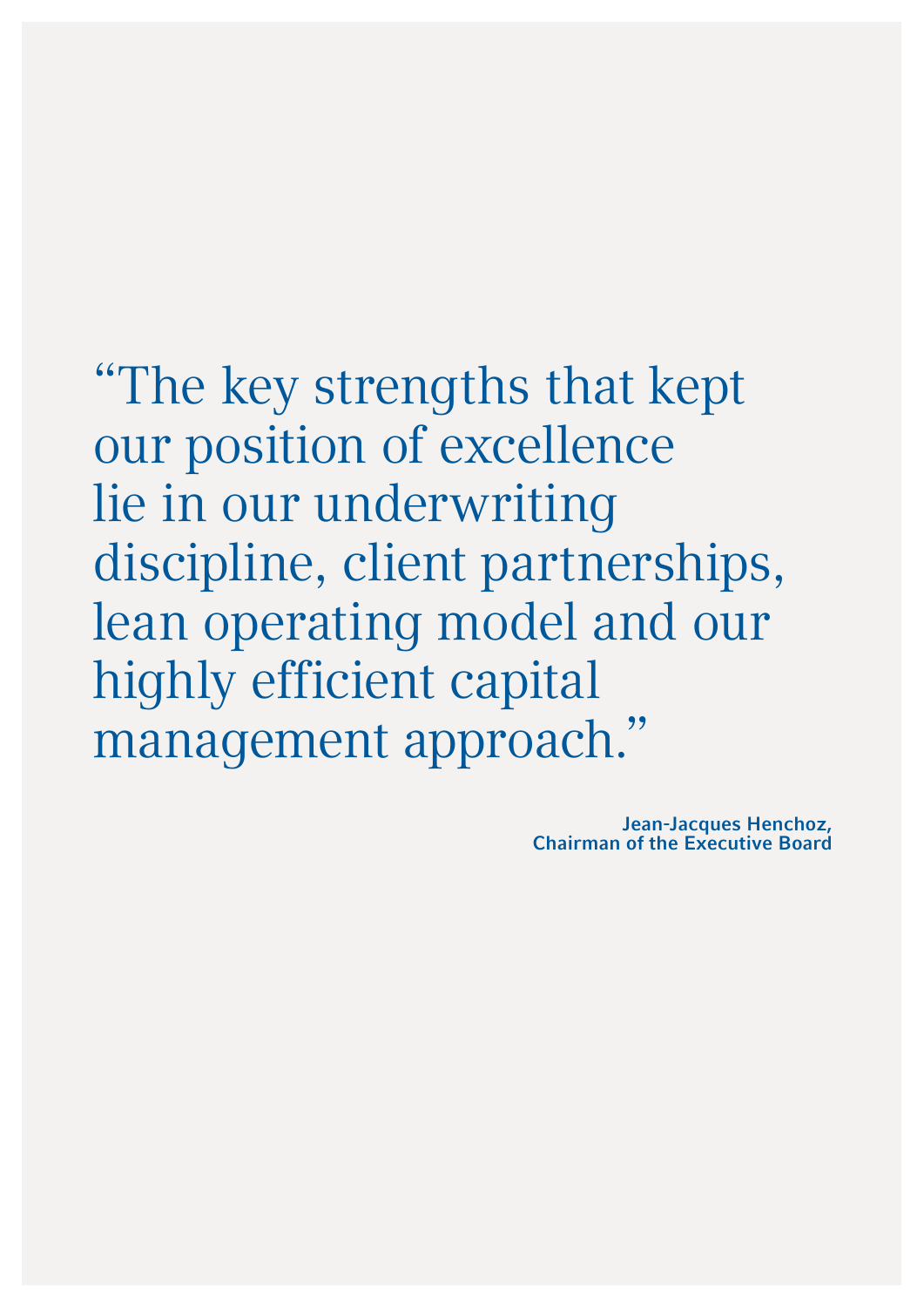

Strong client partnerships are one of Hannover Re's proven strengths. Our Client Excellence strategic initiative aims to leverage full data usage to address our clients' strategic needs proactively.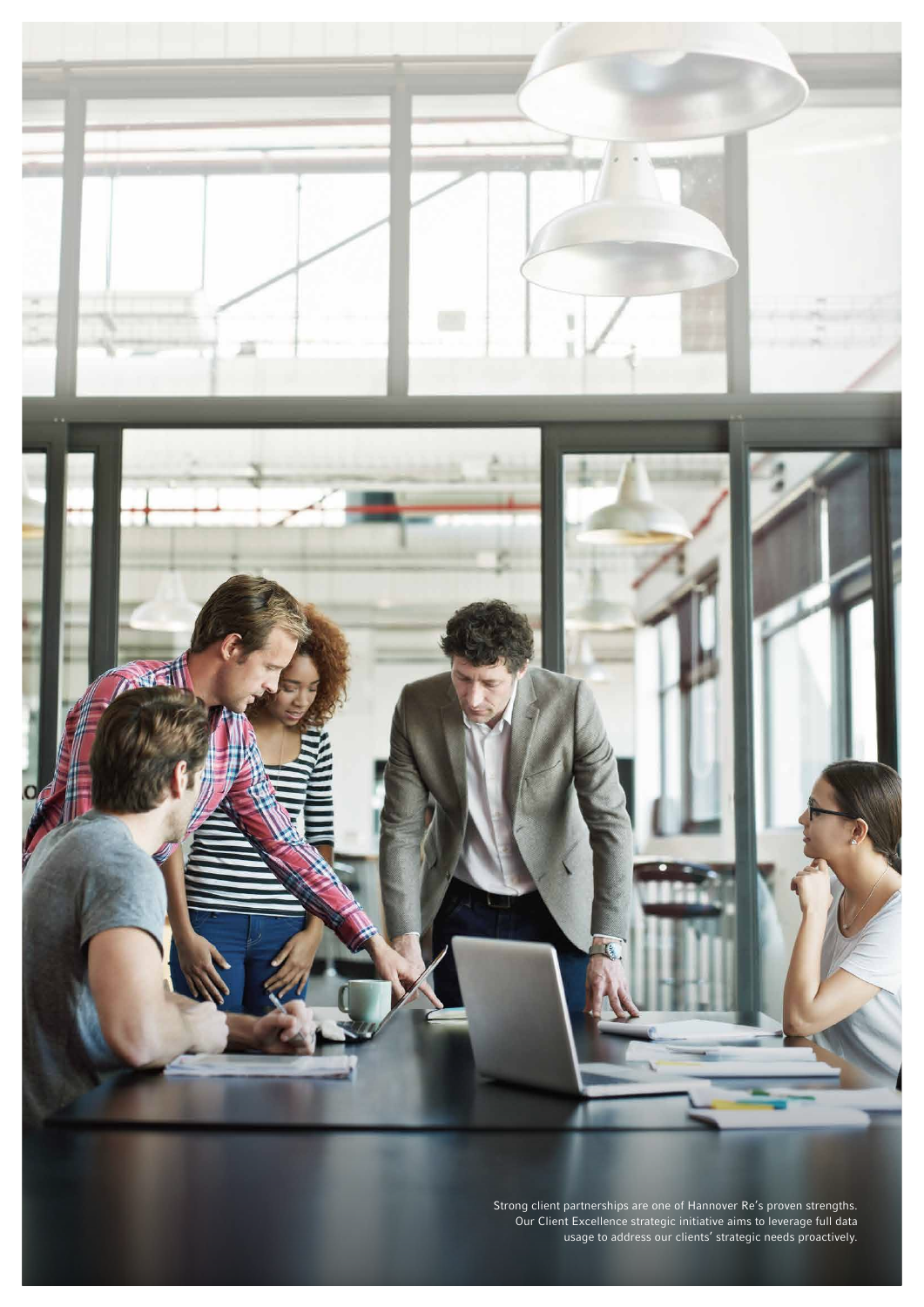Performance driver

### Preferred business partner



It is our goal to enhance earnings growth, margin and profit contribution of key clients through a holistic client management approach.

Hannover Re is one of the financially strongest reinsurers in the world, with ratings of "AA-" from Standard & Poor's and "A+" from A.M. Best. We do not compete with our primary insurance clients. Instead, we offer risk management solutions at competitive terms for all types of risks. We also help our clients optimise their sales and underwriting processes and offer them access to our expertise worldwide. Our clients value our short time to market, empowered employees and entrepreneurial mind-set. We are highly responsive and reliable in developing and delivering products and solutions.

It is our goal to enhance earnings growth, margin and profit contribution of key clients through a holistic client management approach. As manifestation of our client centricity, we aspire to be the best in client and broker surveys for the respective markets.

Our interaction with the clients is characterised by the spirit of partnership. We first listen, and then work on value-added solutions to address their specific needs. And we will expand this approach as specialty leader, through our German subsidiary E+S Rückversicherung AG and with the focus on client centricity.



### i

#### Strategic initiative: Client Excellence

We seek leadership in client centricity and want to broaden key client relationships. And we aim to leverage our full potential with key clients by focusing on cross-business opportunities and build on state-ofthe-art client relationship management. Data analytics will enable us to enhance capital prioritisation and allocation on the basis of client segmentation. The full data usage will allow us to address our clients' strategic needs proactively.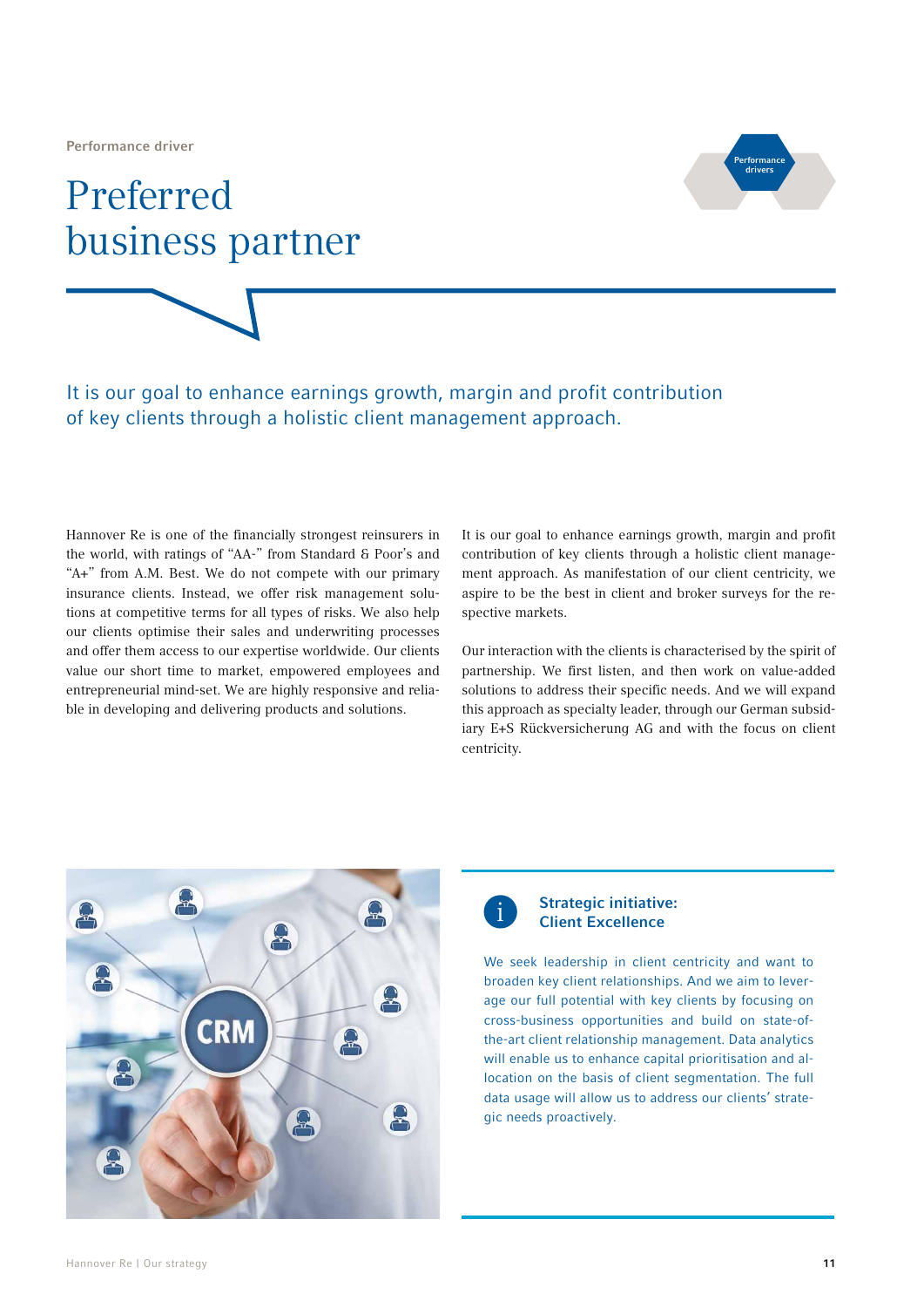Performance driver



# Innovation catalyst

We exert ourselves to be the go-to partner for innovative solutions and deliver local innovation on a global scale.

For decades, we have been a catalyst for innovation. Our track record of innovation comprises new products and solutions in the traditional reinsurance business, structured reinsurance and in alternative risk transfer as well. Hannover Re analyses trends, business ideas and possibilities systematically with the aim of generating new business and fostering sustainable growth. We consider preferentially opportunities that promise access to innovative technologies.

We exert ourselves to be the go-to partner for innovative solutions and deliver local innovation on a global scale. We will continue to provide tailor-made solutions, enhancing the spectrum of alternative risk transfer and structured reinsurance models. In addition, we deal with emerging risks and protection gaps with new and innovative methods. It is also our continuous effort to strengthen our digital partnerships and work on the challenges and opportunities brought by digital change.





#### Strategic initiative: Innovation and Digital Strategy

It is our objective to be one of the leading reinsurance companies of Digital Insurance Business. We support our clients to enhance digital solutions and strive to widen our data analytics service. Meanwhile, we establish and strengthen our partnerships with clients, start-ups, industry leaders and InsurTechs to grasp opportunities arising from digital change. We also focus on business-specific opportunities and team up with clients and across ecosystems to co-design plans, and leverage our full innovation potential to scale up new business ideas globally.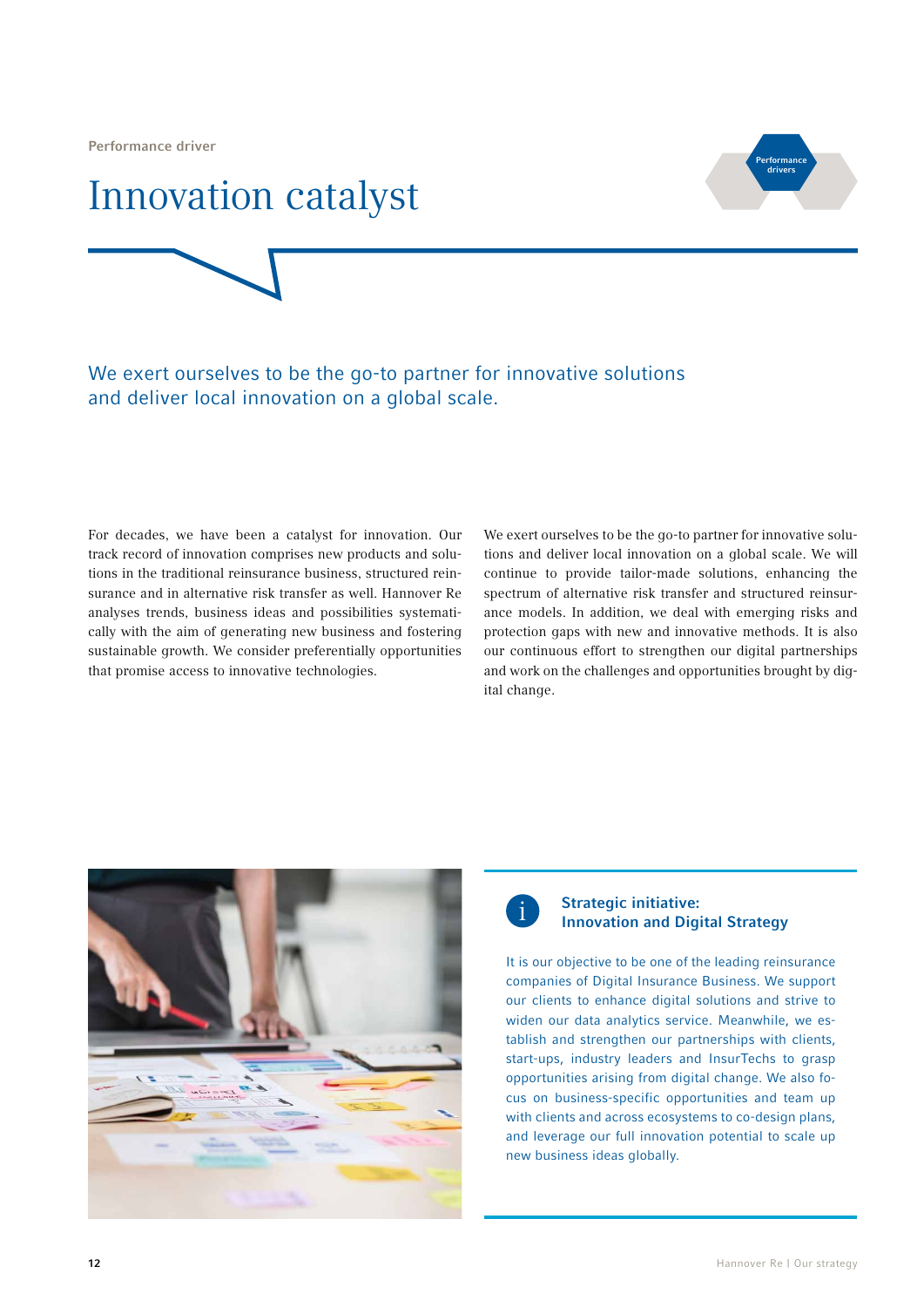Performance driver

### Earnings growth



### We aim for outperformance in earnings growth in our business groups Property & Casualty and Life & Health.

Hannover Re has a consistent record of profitable business growth. Our strong underwriting culture encourages us to pursue arising business opportunities. We pay particular attention to the comprehensive understanding and assessment of risks and to the adjustment of technical pricing. We are not only well positioned in the developed markets of Europe and North America, but also enjoy strong and long-standing business relationships in the fast-growing Asia-Pacific region. Our strong operating cash flow and growing assets under own management support our successful investment strategy.

We aim for outperformance in earnings growth. We expect both business groups to deliver EBIT growth of at least 5% per year on average over the three-year cycle, based on a normalised EBIT.

We will allocate our capital to areas that promise above-average profitable earnings growth in the coming years to build on our strengths. To achieve this, we would like to expand our state-ofthe-art Financial Solutions portfolio of Life & Health, grow our own funds in accordance with our company's growth and with the strong operating cash flow. Meanwhile, we want to seize opportunities in Asia-Pacific, the world's fastest growing economic region.





#### Strategic initiative: Asia-Pacific Growth

We are engaged in growing Hannover Re's profitable market share in the APAC region by reducing the protection gap in countries with low insurance penetration, creating business opportunities related to the demographic development and taking advantage of the digital transformation in the region. To this end, we build on long-standing client relationships, empower our local teams to enhance client centricity and keep the operating model lean and fast.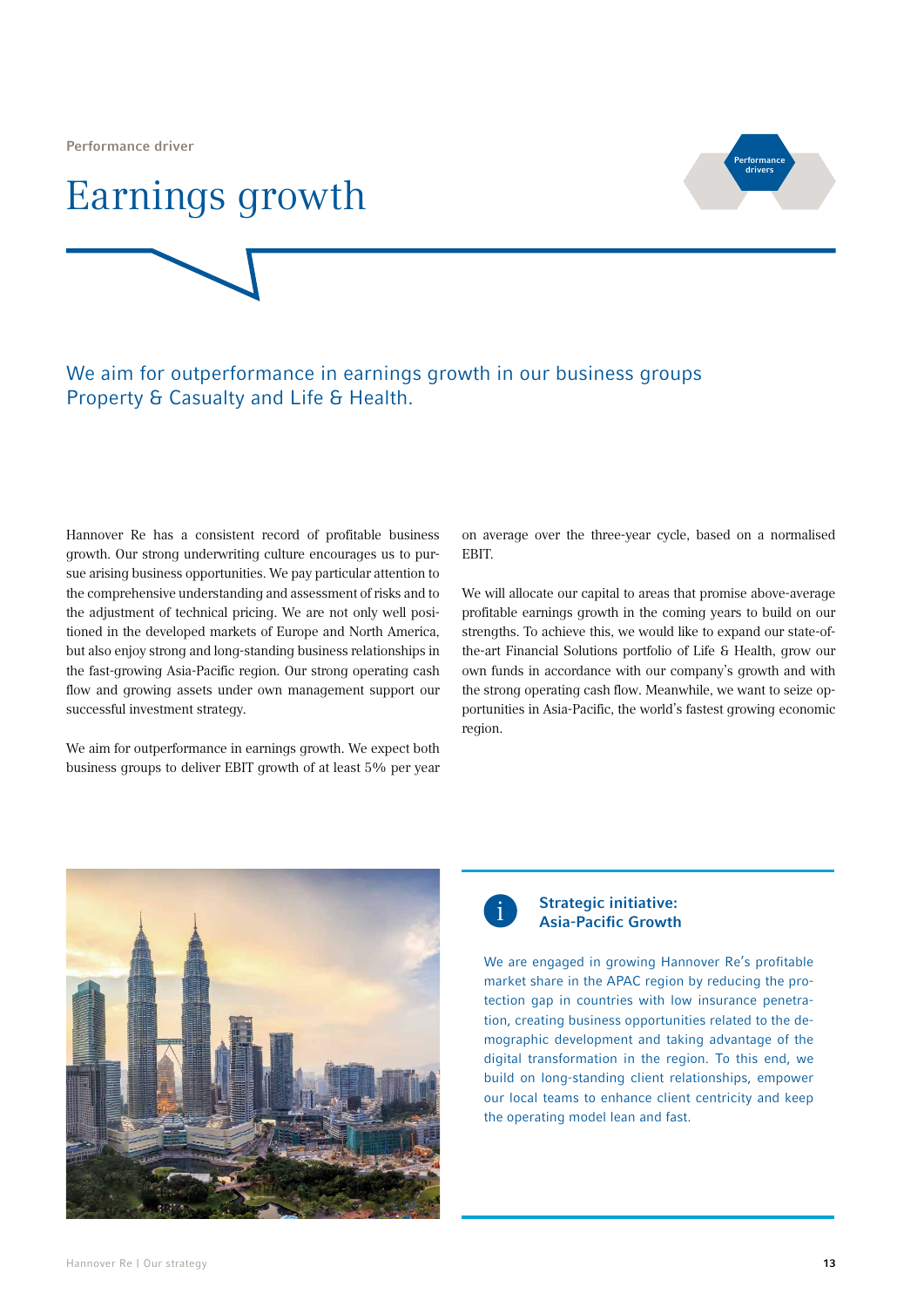Delegation of responsibilities and accountability are deeply embedded in Hannover Re's culture. Our Talent Management strategic initiative strives to attract and retain a strong and dedicated workforce at all our locations.

14 Hannover Re | Our strategy

ESKS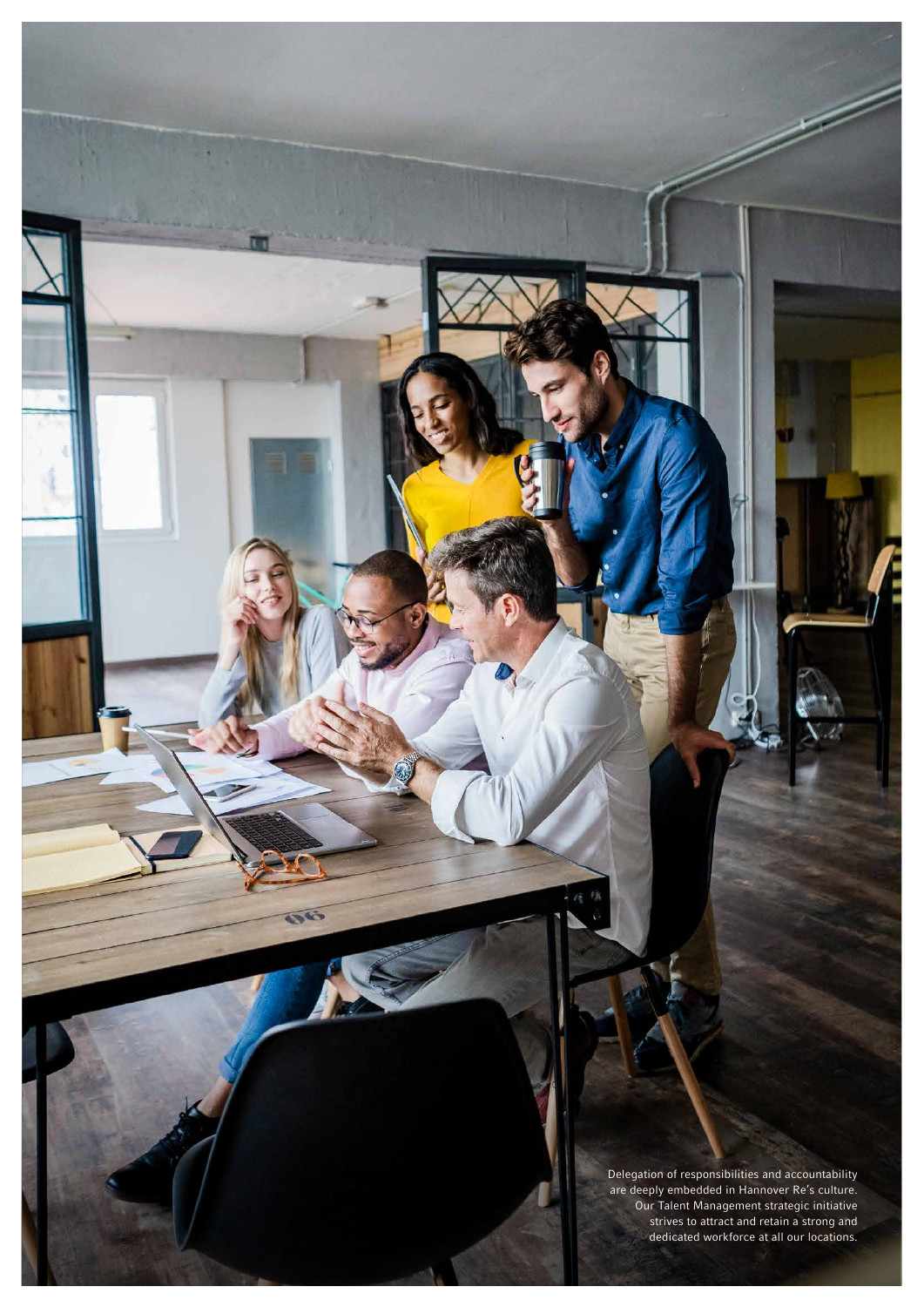Performance enabler

### Empowered people



### We are dedicated to becoming one of the best places to work in the industry.

Delegation of responsibilities and accountability are deeply embedded in our culture. The success of our company depends directly on the success of our employees. We therefore pay particularly close attention to the qualifications, experience, and commitment of our staff. We have a strong culture of empowerment, with people in all operating units and at all levels taking ownership to deliver what they promise. Not only do clients appreciate it, it also makes us an employer of choice, as reflected in our high staff retention and employee engagement.

We are dedicated to becoming one of the best places to work in the industry. Our talent development strategy is an integral part of the Group strategy and supports the growth of our employees as well as of the organisation. Guided by our purpose and values, we team up to create opportunities and to move our organisation to the next level.





#### Strategic initiative: Talent Management

It is our target to to attract and retain a strong and dedicated workforce at all our locations. We strive to strengthen our employer brand, encourage and facilitate mobility across functions and offices, refine succession planning and strengthen the talent review process. We also plan to focus development programmes on underwriting and leadership, strengthen diversity and inclusion, and improve services through efficient systems, streamlined processes and a global network of human resources professionals.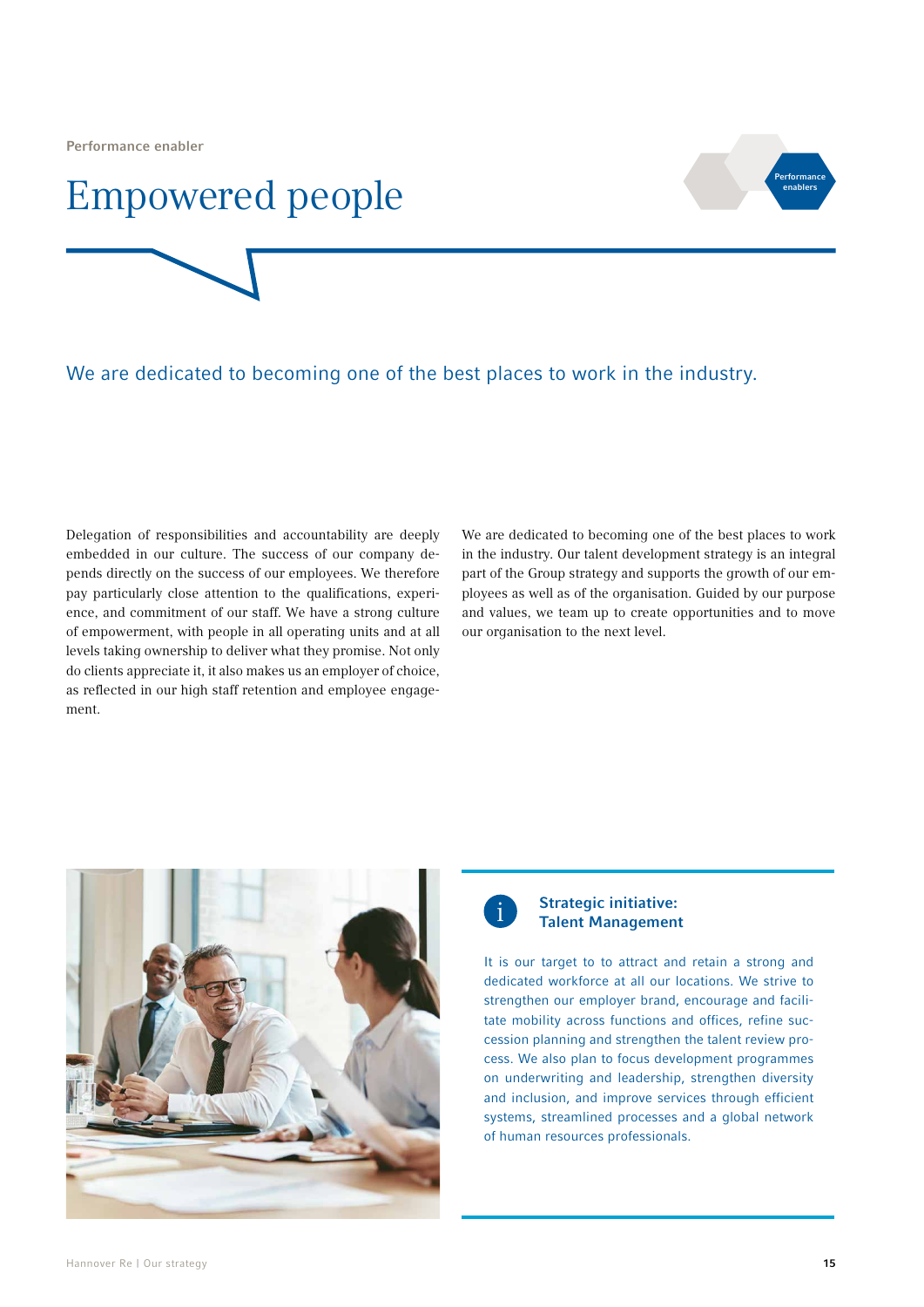Performance enabler

# Lean operating model



#### We strive to keep our lean operating model an essential competitive advantage.

We believe that our low expense ratio – compared with our peers – gives us a competitive advantage. We safeguard it through a unique mix of cultural and organisational factors. Our effective and efficient organisation is set up in alignment with our business processes. We are convinced that cost efficiency provides us flexibility, and thereby gives us more room for profitable business growth.

We strive to keep our lean operating model an essential competitive advantage. We want to maintain our average cost/ premium ratio stable over the period of the strategy cycle. Short-term fluctuations may be triggered by investments in means and measures to ensure future fitness, but overall, our cost base should not increase faster than earnings growth.

Our lean operating model provides not only an extra profit margin, but also enables flat hierarchies, fast decision-making and cost leadership. This is a good starting point to develop a truly agile, client-centric organisation that allows flexible resource allocation within a strong framework.

We leverage the opportunities opened up by automation to support our business activities. Investments are strictly oriented to efficiency and future profits. By establishing global systems and automating standard processes "end to end" as well as exploiting opportunities for automated decisionmaking, we harness the enormous power of new technology.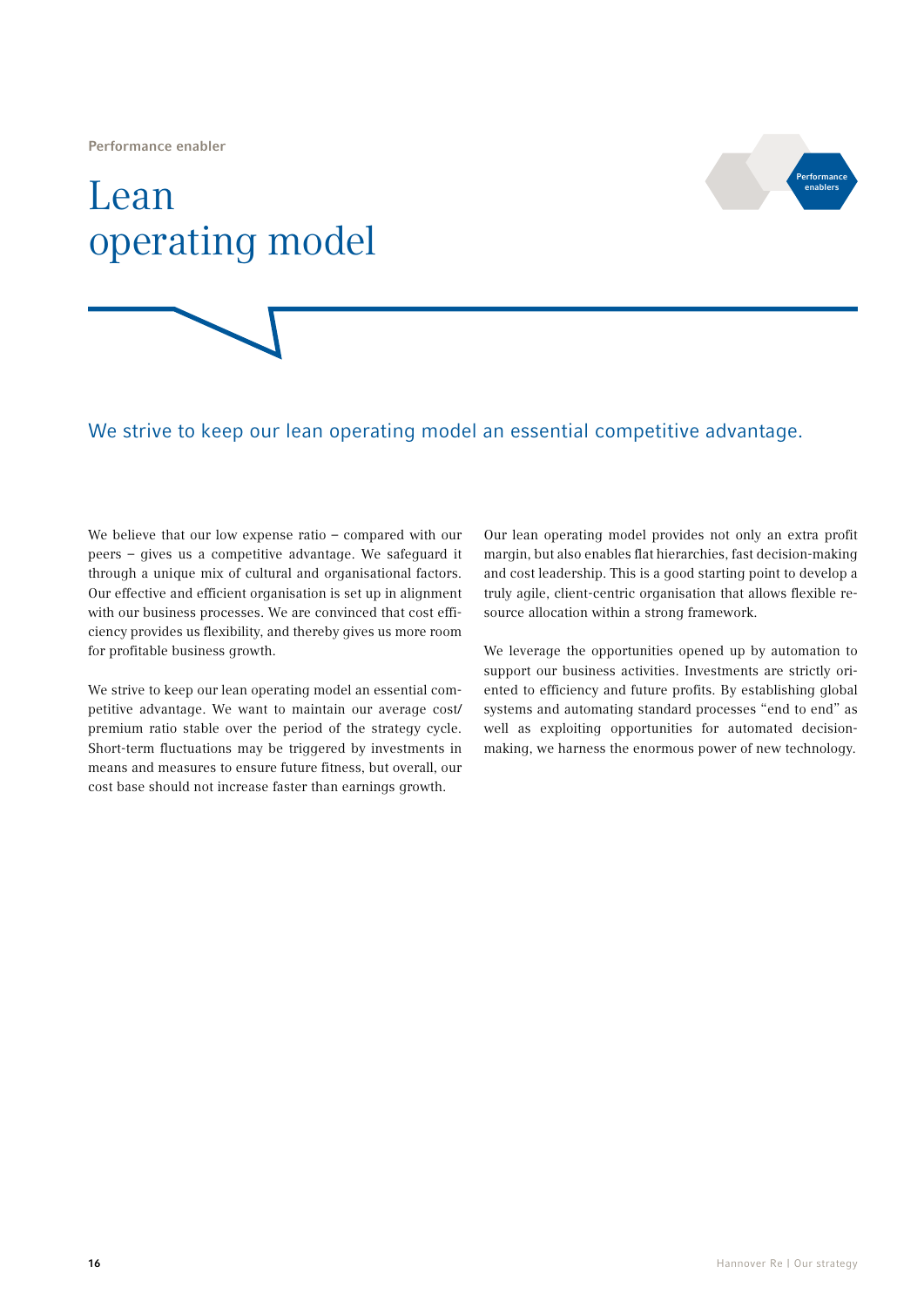Performance enabler

# **Effective** capital management



#### We aim at reliable and increasing dividend payments.

We provide strong financial support to our customers. Our financial strength is evidenced by a Solvency Ratio threshold of 200% and excellent ratings from the rating agencies. Our capital and liquidity level provides our clients with a high certainty. At the same time, we offer attractive and reliable returns to our bond and shareholders.

We aim at reliable and increasing dividend payments. In times when our shareholders' equity is growing faster than our profits, we are prepared to use special dividends to balance equity and profit growth. The market environment, business opportunities as well as our future growth plans will continue to feed into our dividend decisions.

For the purpose of optimising our overall cost of capital we use alternatives such as hybrid capital and we transfer risks to the capital or retrocession markets. In years with high losses, independent of their frequency, size or business group, retrocessions protect our capital and earnings position and contribute to a reduction of our cost of capital. In addition, our active volatility management greatly contributes to the effectiveness of our capital management.

We systematically monitor and manage our inforce business in order to enhance the worth of our portfolio. We strive to create long-term value and to free up capital, both in Property & Casualty and Life & Health. To realise these goals, we are equipped with the latest techniques to analyse our portfolios in sufficient detail, to identify value-destroying risks, to take possible actions and to adjust pricing accordingly.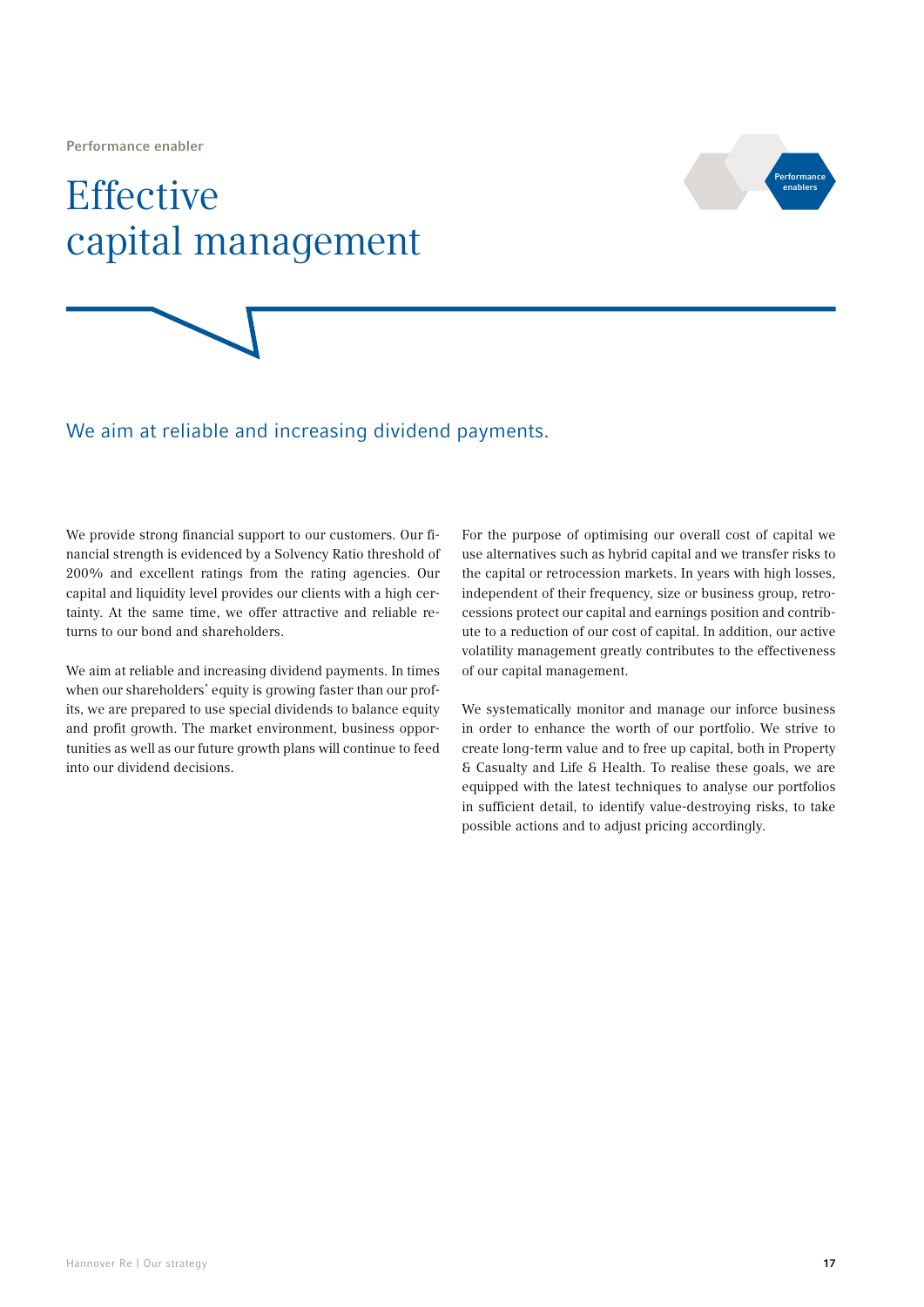Foundation

### Strong governance and risk management





#### Our goal is to secure a strong capital position and financial flexibility.

As an internationally operating reinsurer, we face a broad diversity of risks directly connected with our business activities. They exist in individual business segments and regions. Risk management therefore forms an integral component of our value-based enterprise management and hence of all underlying decision processes. Hannover Re has established a strong group-wide risk management function to ensure an efficient and effective risk management system. The roles, tasks and reporting channels of risk management are clearly defined and documented in our guidelines, which allows the holistic monitoring of all material risks.

Our goal is to secure a strong capital position and financial flexibility. During the strategy cycle 2021–2023, we will manage our risk exposure to achieve a high probability of positive IFRS earnings and distributable German-GAAP income, operate with an excellent solvency ratio and superior financial strength ratings, and maintain an effective and efficient governance system.

The principles of our risk management approach are set out in the risk strategy approved and regularly reviewed by the Executive Board. We utilise our risk capacities according to the risk appetite defined in the limit and threshold system. Our actuarial function supports the effective implementation of the risk management system and ensures the establishment of sufficient technical provisions.

Embedded compliance and corporate social responsibility are essential elements of our Group strategy: our sustainability strategy strengthens our commitment to high ESG standards.

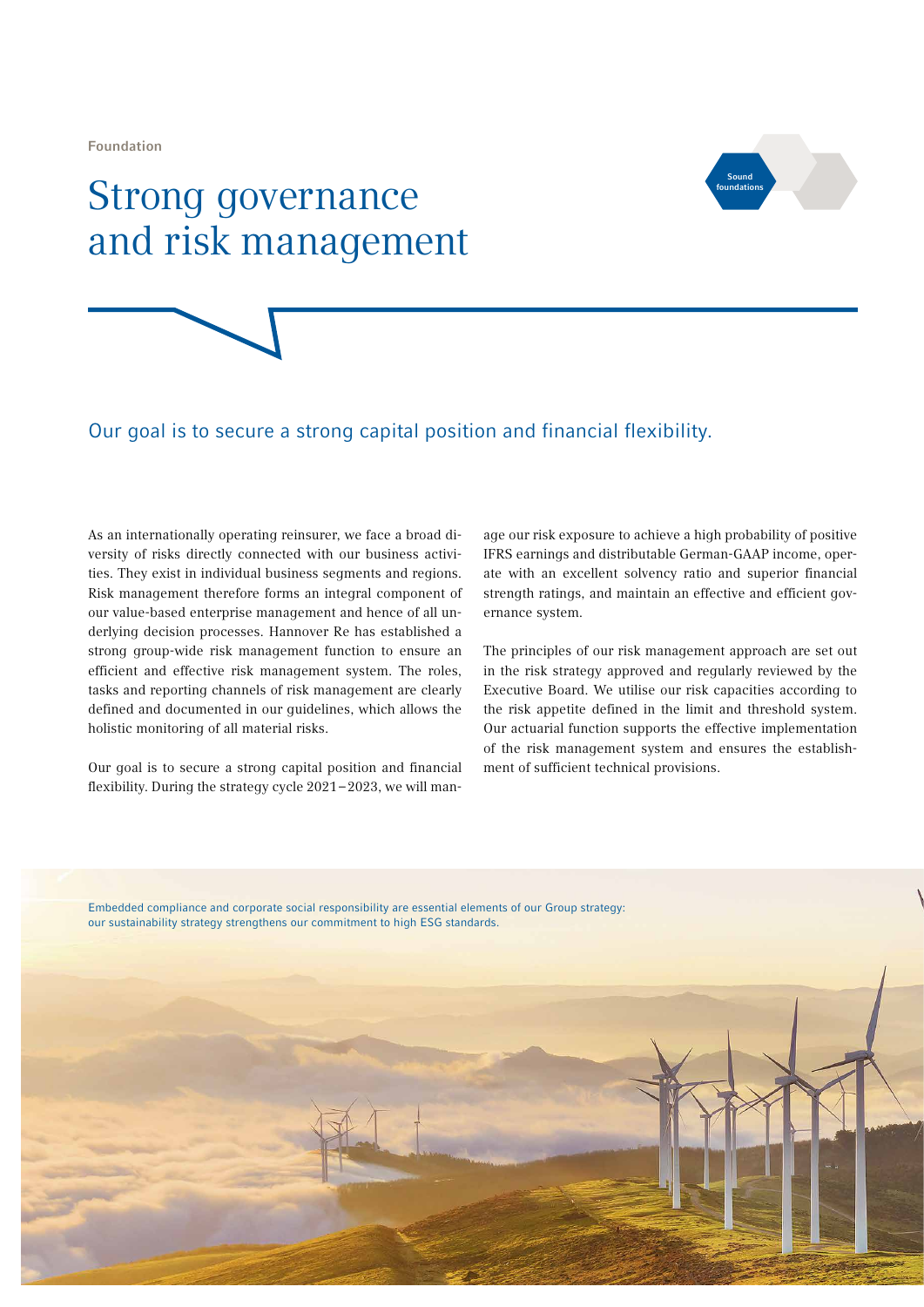Foundation

## Embedded compliance and corporate social responsibility





### Our sustainability strategy further strengthens our commitment to high environmental, social and governance (ESG) standards.

Embedded compliance and corporate social responsibility are essential elements of our Group strategy. Beyond conforming to legal requirements, compliance also means to us a Groupwide understanding of ethics and integrity. It is our basic attitude with which we make our business decisions and attend to our customers, investors, employees and other stakeholders. Ethics and integrity are reflected in everything we do and are engraved in our self-image and Code of Conduct.

Corporate social responsibility on the other side, defines our responsibility for the environment and society. It includes all economic and legal responsibilities, and supplements them from ethical and philanthropic perspectives. We provide diversified solutions to protect people and their property and to mitigate investment risks. We also cultivate an ongoing dialogue with our primary insurance clients and support them to offer their customers optimally tailored services. Moreover, with our products, we foster risk awareness among the population, companies and primary insurers.

Our sustainability strategy further strengthens our commitment to high ESG standards. Our objectives and targets for essential fields of action – namely transparency, core business, employees and commitment – are set out in detail in our Sustainability Strategy 2021–2023.